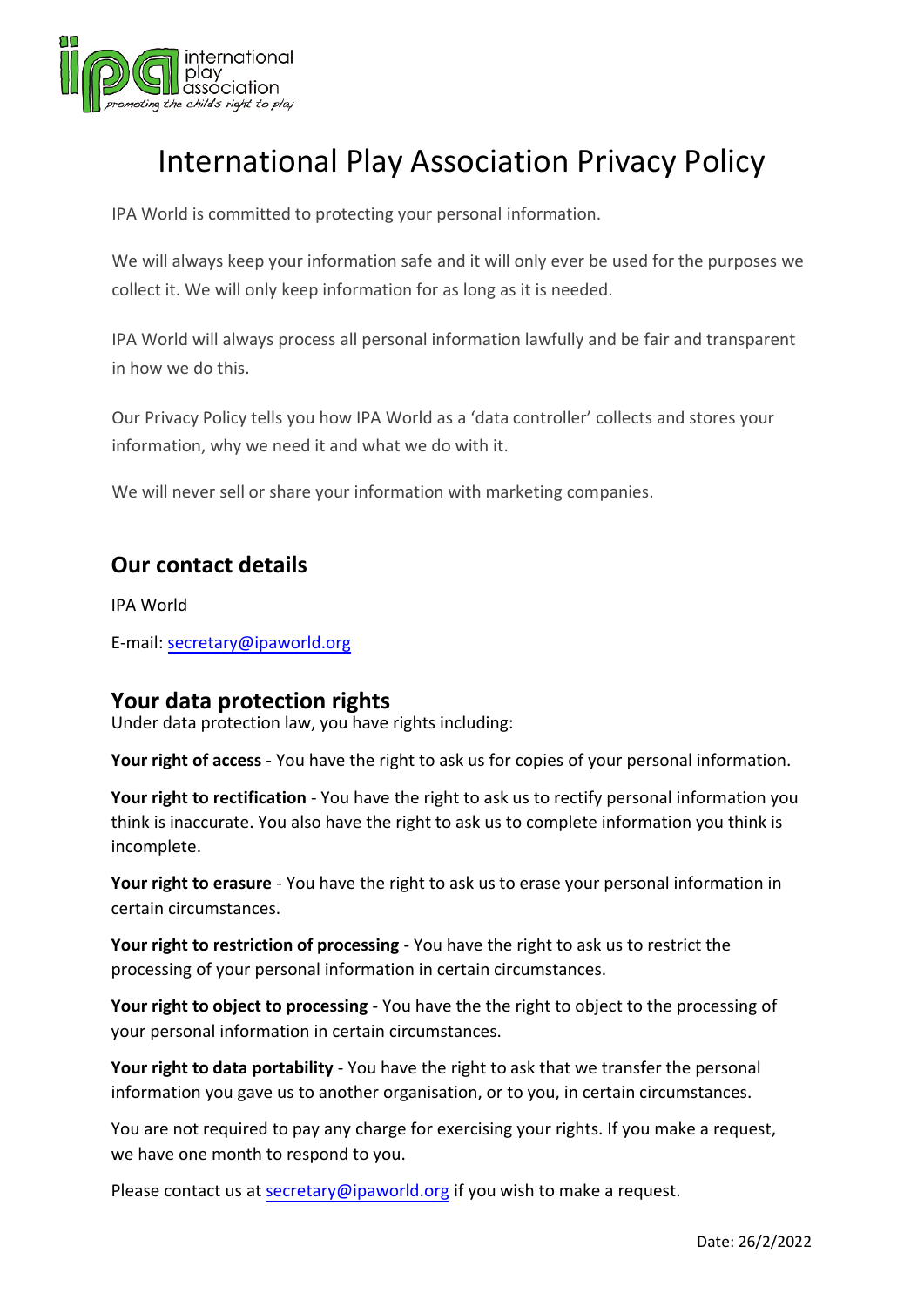# **The type of personal information we collect**

#### We currently collect and process the following information:

- basic personal information which may include your name, address, phone number and email address, organisation or area of work. This information ensures that we can fulfil our role as an International national charitable organisation by keeping you informed about children's play.
- General photographs will be taken at IPA World or branch events . We will ask for permission to take or use specific photographs of you to promote our work or initiatives.

We will never collect more information than is necessary for the purpose you have provided it.

## **How we get the personal information and why we have it**

Most of the personal information we process is provided to us directly by you for one of the following reasons:

**As a member of IPA World, we will process your personal information to:**

- Provide you with communications regarding your membership plus information on membership benefits, e-bulletins, publications, events, surveys and consultations. This information processing is necessary for the performance of the membership contract between us.
- Provide you with information on membership renewal dates and fees and process of payment.

**When we share information on consultations, e-briefings, e-bulletins and publications, we will process your information to:**

> • Provide you with information regarding children's play and sector topic information.

**When you complete a survey, we will use your information to:**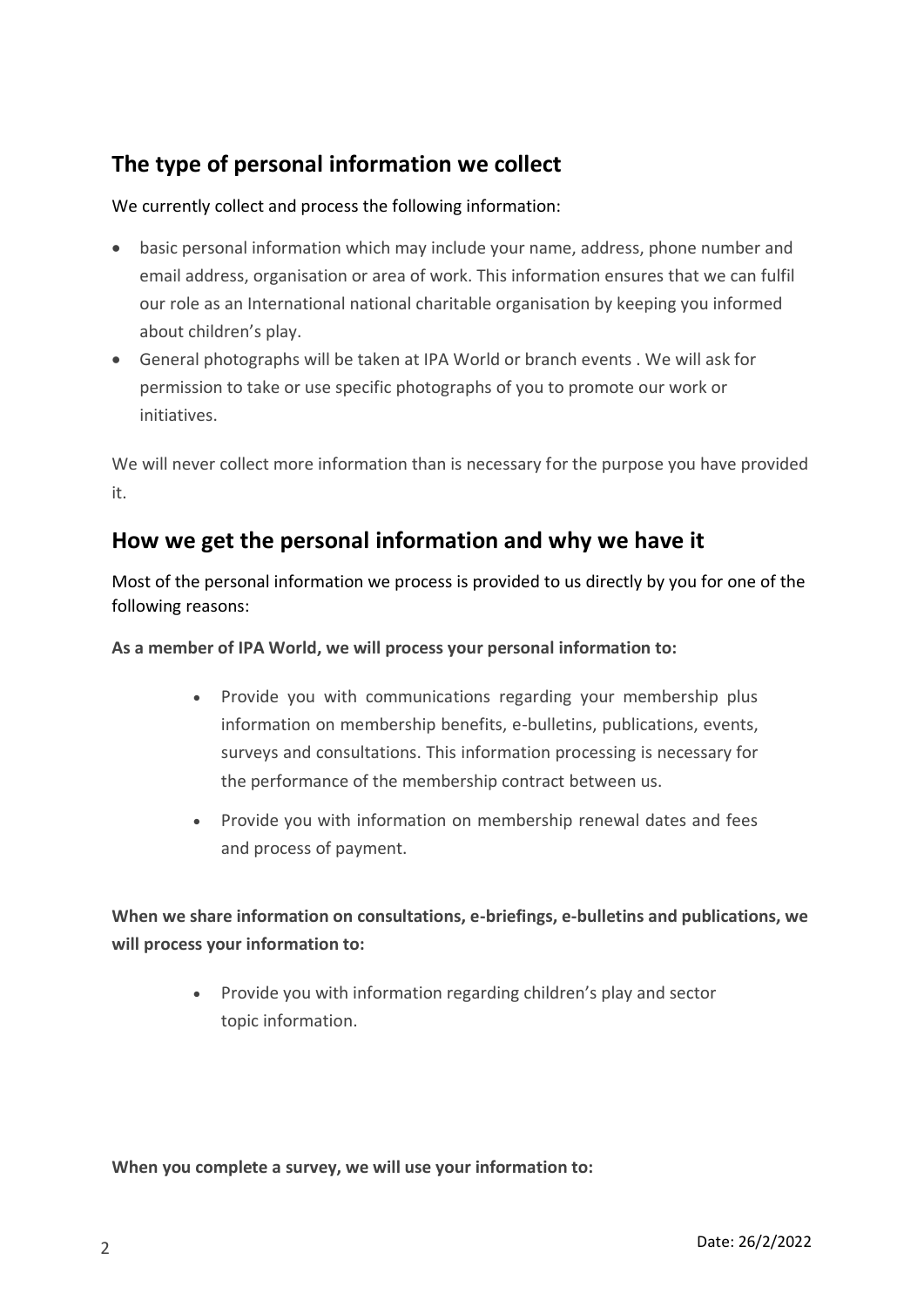• Collate results from a survey – all comments and findings will remain anonymous but may be shared or published in reports. This information is processed for the purposes of legitimate interests to improve the services provided by IPA World. When we do so, we will use Survey Monkey to collect your responses. Survey Monkey processes its information in the EU and in the US. Where it transfers the information out of the EU into the US, Survey Monkey is certified by the EU-US Privacy Shield. This Privacy Shield is in place to protect your information if it is sent outside of the EU. You can read Survey Monkey's privacy policy [here](https://www.surveymonkey.com/mp/legal/privacy-policy/?ut_source=footer#pp-section-10). Information on the EU-US Privacy Shield can be found on the European C[ommission's](https://ec.europa.eu/info/law/law-topic/data-protection/data-transfers-outside-eu/eu-us-privacy-shield_en) website.

#### **When you join one of our branches or a branch facilitated by IPA World, we will process your personal information to branch administrators to:**

- Provide you with information regarding arrangements for meetings, agendas, papers and other relevant information relating to the network. This is to ensure you receive relevant information to pursue the aims of the IPA World branch.
- Facilitate the most effective communication within the branch, unless branch members request otherwise we will share branch members email addresses with the wider IPA World membership.

### **When we are organising conferences, and other IPA World events we will process your personal information to:**

• Provide you with information about future events where you have given your consent to receive this. You can withdraw your consent at any time by clicking on the 'unsubscribe' link at the bottom of the email

### **When you attend an IPA World conference, event, branch meeting or training we will get your personal information to:**

• Provide you with confirmation of your booking, venue details, access arrangements and process and record your payment.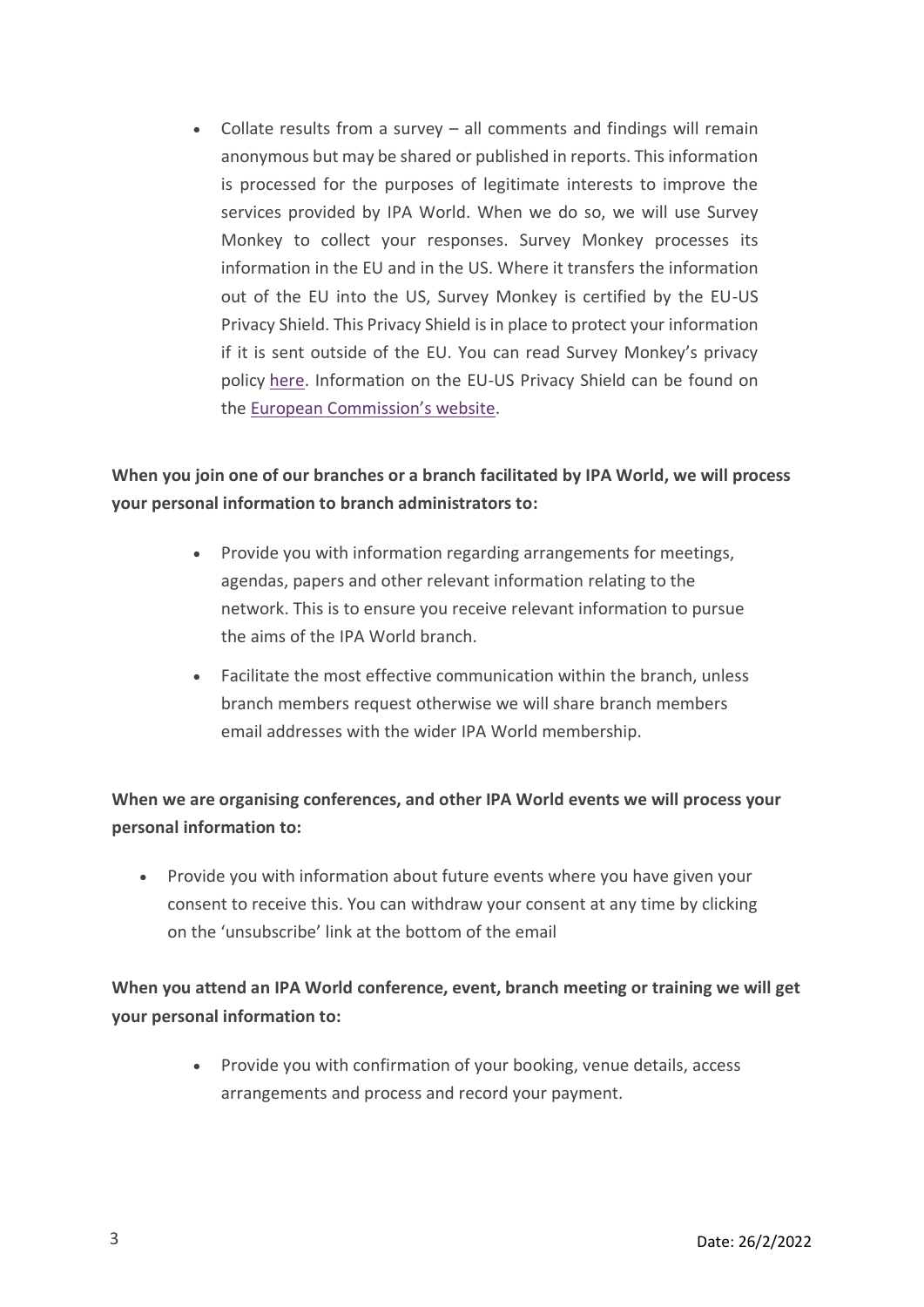- Send you an evaluation survey or feedback form to complete and return – this is to assess the effectiveness and suitability of our events and to improve our services.
- Provide you with information about future events.
- Promote our events using photographs that may be taken. These photos will be used to report on and share previous events and to promote similar future events. This processing is in our legitimate interests to share information.

#### **When you use IPA World social media:**

Social media posts or comments you send to us may be shared or re-tweeted publicly (e.g. via Facebook/Twitter/LinkedIn).

IPA World does not collect, store or match handles to personal information unless you have given your consent. For example, you may have opted to receive information via social media, included a twitter handle with your personal details or chosen to follow us.

IPA World is not responsible for the privacy policies of these platforms and advises that you read the Privacy Policies of social media platforms before using them:

- [Twitter](https://twitter.com/en/privacy) Privacy Policy
- [Facebook](https://www.facebook.com/privacy/explanation) Privacy Policy
- LinkedIn Privacy Policy ttps://www.linkedin.com/legal/privacy-policy

#### **When you use IPA World website:**

Your visit to our website will remain anonymous as none of the information collected is linked to any personal information. If you provide personal information through an online form or enquiry we will only process this for the purpose that you provided it.

The website information collected is only used to assess popular pages and downloads. This helps us to continually improve our website and your experience.

By using our website, you consent to our use of cookies. Cookies are small text files that are put on your device when you visit and use a website. To find out more about cookies, including how to see what cookies have been set and how to manage and delete them, visit www.aboutcookies.org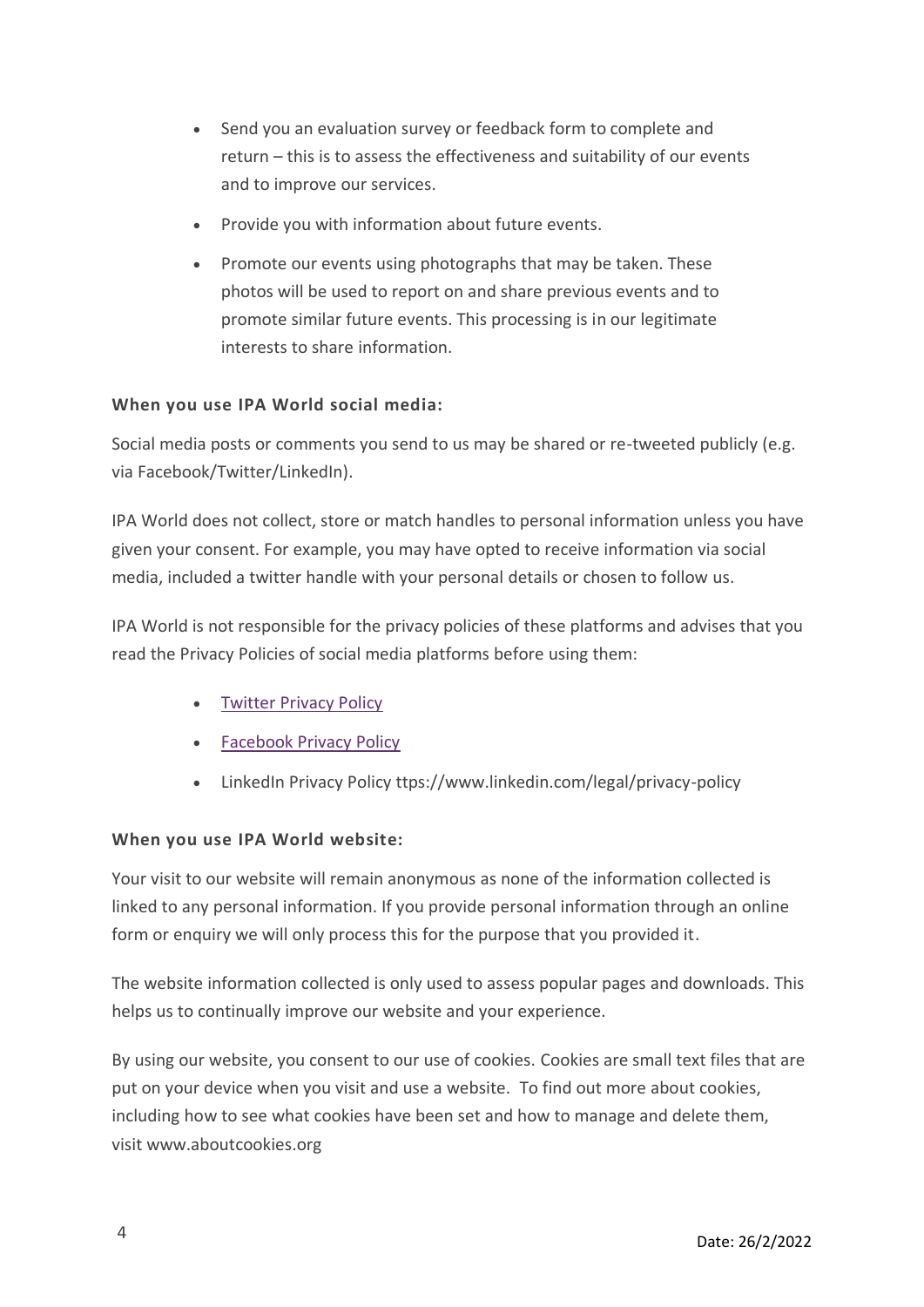Our website uses Google [Analytics](https://support.google.com/analytics/answer/6004245?hl=en-GB) to review our site functionality and these cookies are used to collect anonymous information about how visitors use our website, including the number of visitors to the website, where visitors have come from and the pages they visit. We use the information to compile reports and to help us improve the website. Google Analytics does not store any personal information about any website users.

Our website contains links to other websites that we do not control. We cannot be responsible for the privacy practices of any websites not under our control and we do not endorse any of these websites, their services or products described or offered on such sites. We advise you to read the Privacy Policies of these websites before you use them.

#### **When you make a financial transaction with us:**

As payments made to IPA World are via PayPal or BACS (Banks Automated Clearing Services) we do not collect or store card details.

- PayPal Privacy [Policy](https://www.paypal.com/uk/webapps/mpp/ua/privacy-full)
- BACS P[rivacy](https://www.bacs.co.uk/Pages/PrivacyPolicy.aspx) Policy

Under the General Data Protection Regulation (GDPR), the lawful bases we rely on for processing this information are:

(a) Your consent. You are able to remove your consent at any time. You can do this by contacting secretary@ipaworld.org

- (b) We have a contractual obligation.
- (c) We have a legal obligation.
- (d) We have a vital interest.
- (e) We need it to perform a public task.
- (f) We have a legitimate interest.

## **How we store your personal information**

Our information is stored using only secure software.